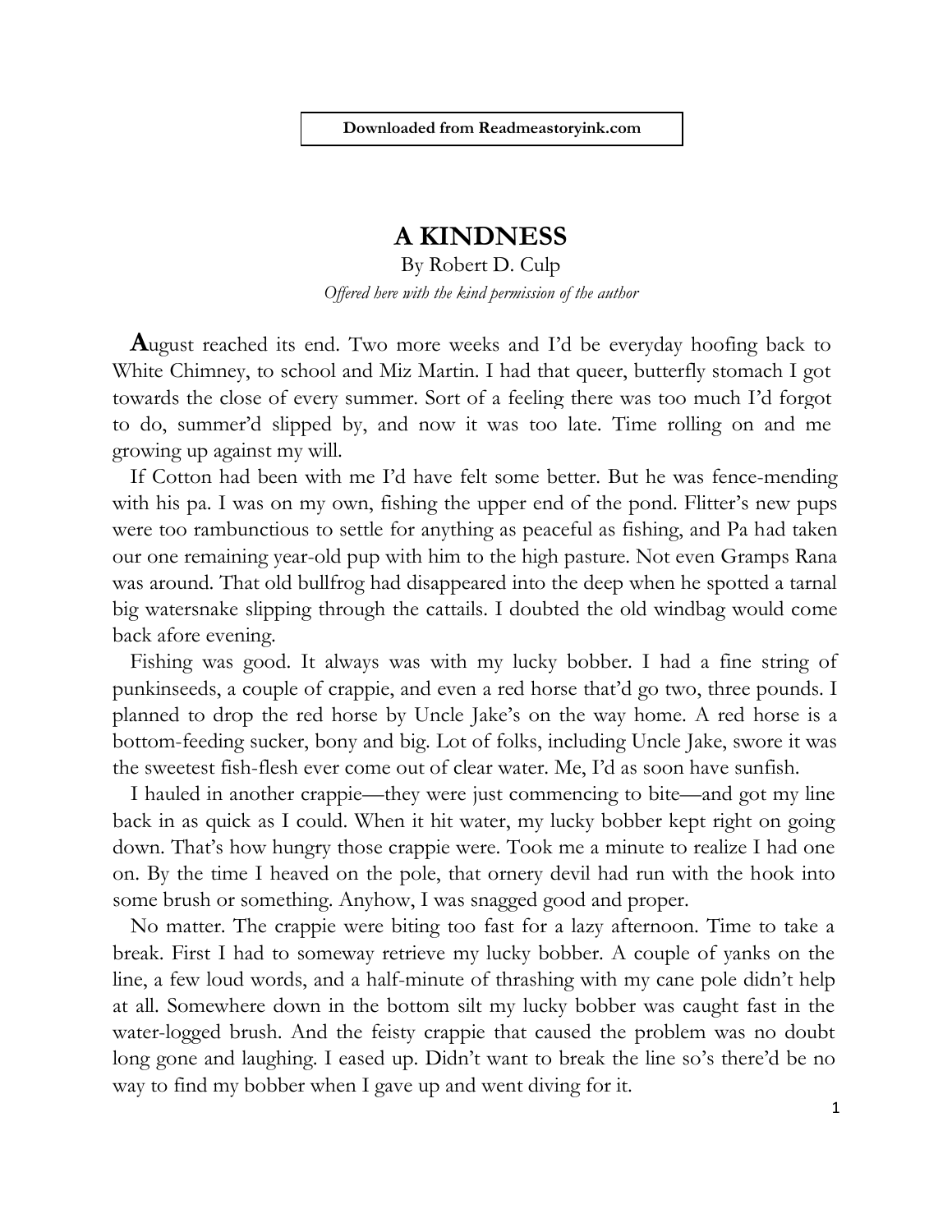I sat down to cogitate on my problem. I had all the fish I really wanted. If it weren't for my lucky bobber and the reputation it had gained around these parts I'd been sore tempted to plain bust the line and quit for the day. I took one last look along the bank for Gramps Rana, figuring maybe that old bullfrog would fetch my line loose once again. No luck. I was on my own. I'd just have to jump in and follow the line down to the snag. I sat there in the sun trying to collect the energy to shed my pants and hop in.

I spied a movement in the woods up the ridge aways. Someone was corning along the trail from upstream of the pond. That was some unusual: nobody lived in the hollow up beyond Uncle Jake's place. Plus nobody 'cept Uncle Jake ever even hunted that neck of the woods, and I knew for a fact he was holed up in his cabin fixing a horse collar for Silas. I was a mite curious to see who was coming.

When he came clear of the woods, I was powerful glad I'd taken an interest. It was that ornery, pig-murdering thief, Garvey Bockenweiler. The sight of that critter raised my hackles like as if I was some scared cur-dog facing a she-bear. In a blink I ducked down and wormed my way back into the sumac thicket a ways off the path. I didn't have time to go farther, but I was well-hid. My heart was thumping as I watched Garvey come around the pond towards me.

He was in whistling distance of me, stomping along the path that led past my fishing spot, when I chanced to look where I'd been a minute earlier. For a second I quit breathing and for all I know my thumper stopped, too. My fishing pole lay smack across the path. Garvey couldn't help but see it—if he didn't, he'd sure trip on it. Maybe bust his fool neck. I groaned. Worse luck. My can of fish worms sat in plain sight on a smooth rock by the water. Wouldn't take the old man half a thought to figure there was a kid fishing here, maybe hiding ten feet away. I looked behind me for a means of escape.

Too late. Garvey's boots stopped sudden-like. I peeked out at him. He was staring at my cane pole, then he turned and looked at the water. He stepped to the edge and leaned over. He lifted my string of flopping fish and eyeballed 'em good, then looked up and down the path, puzzled-like. 'Peared that cuss was gonna steal my catch. But he dropped it back in the water and reached for my pole.

Garvey lifted my pole high. I could see his head turn as his eyes followed the line till it disappeared into the water where it was snagged. He gave a couple of testing tugs. If he busted that line I never would find my lucky bobber!

But he didn't haul on the line like an ignoramus. Garvey wiggled the line easy-like, reaching this way and that with the pole. He even moved up the shore to get a different angle at it. I began to get the idea old man Garvey was a pretty fair